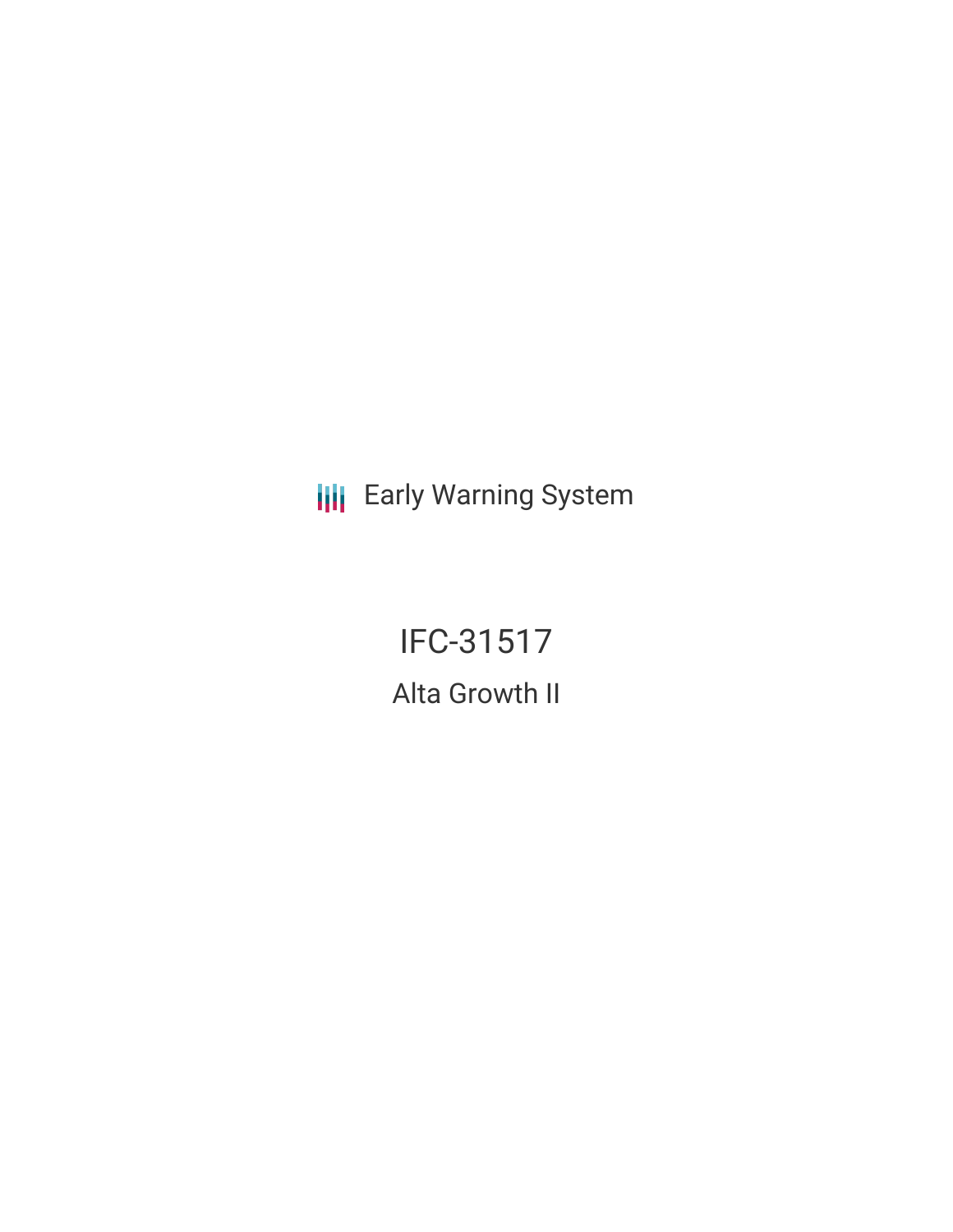# **Quick Facts**

朋

| <b>Countries</b>                | Mexico                                  |
|---------------------------------|-----------------------------------------|
| <b>Financial Institutions</b>   | International Finance Corporation (IFC) |
| <b>Status</b>                   | Approved                                |
| <b>Bank Risk Rating</b>         | FI                                      |
| <b>Voting Date</b>              | 2012-04-16                              |
| <b>Borrower</b>                 | ALTA GROWTH CAPITAL MEXICO FUND II LP   |
| <b>Sectors</b>                  | Energy, Mining                          |
| <b>Potential Rights Impacts</b> | Right to Food, Right to Health          |
| <b>Investment Type(s)</b>       | Equity                                  |
| <b>Investment Amount (USD)</b>  | $$15.00$ million                        |
| <b>Project Cost (USD)</b>       | \$150.00 million                        |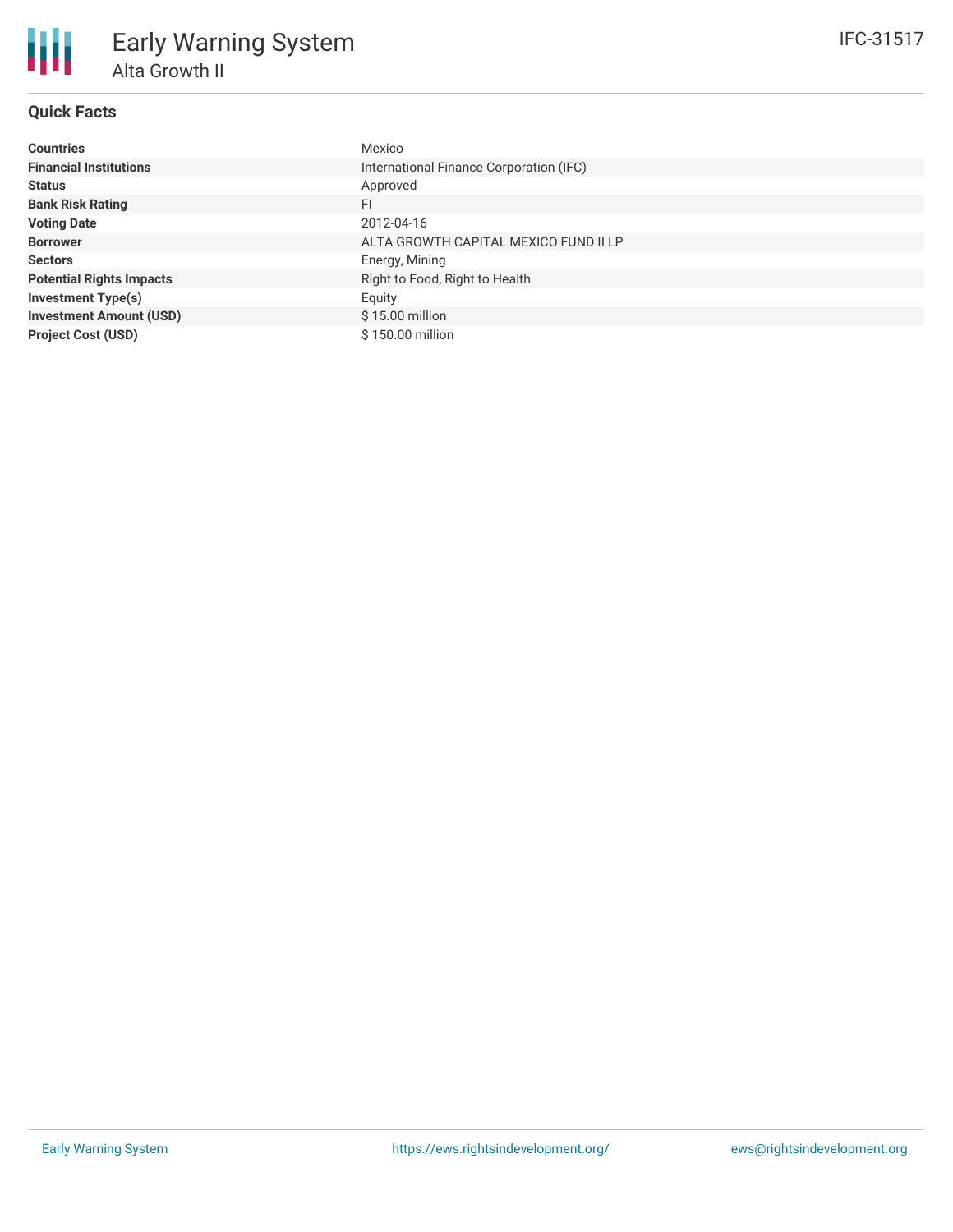

## **Project Description**

Alta Growth Capital is a private equity firm that manages the Alta Growth Capital, Mexico Fund, L.P., a fund dedicated to investing in a diversified portfolio of private equity and equity-linked investments in middle market companies operating in Mexico. According to its website, the firm target sectors benefiting from the rising domestic consumption of goods and services in the Mexican and U.S. Hispanic markets, including such industries as consumer goods, financial services, housing, healthcare, education, entertainment, and selective manufacturing and industrial sectors.

IFC supported the creation of Alta Growth Capital Management in 2007 as a partnership comprising members of the former Baring Mexico Private Equity Partners (Mexico, Project No. 9357, 4594 ) S.C. and Spring Capital. In the past five years the Alta team has raised \$135 million in capital commitments distributed in three funds: i) \$75 million in Alta Growth Capital, Mexico Fund, L.P. (2007); ii) \$60 million in an early-stage funds (2011), Alta Ventures Mexico Fund, L.P. (Project No. 28086) which includes the Kickstart program, a seed capital facility that supports innovation. The Alta team has also created a strong network that brings together industry experts, executives, entrepreneurs, and capital sources behind the funding and mentoring of seed, venture and growth investments.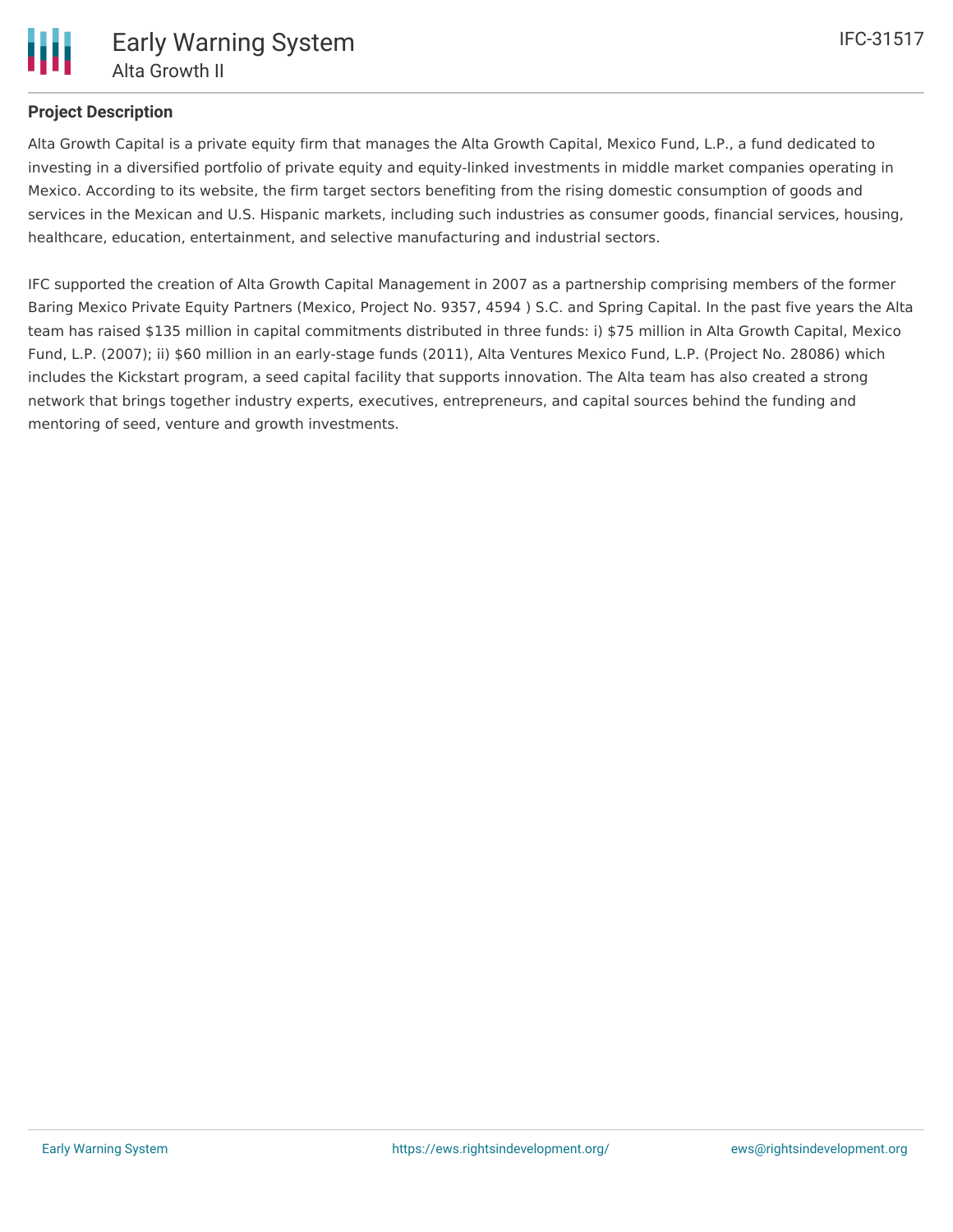

## **Early Warning System Project Analysis**

Due to a lack of information provided by the IFC, it is difficult to conduct an analysis of the human rights impacts of this financial intermediary investment.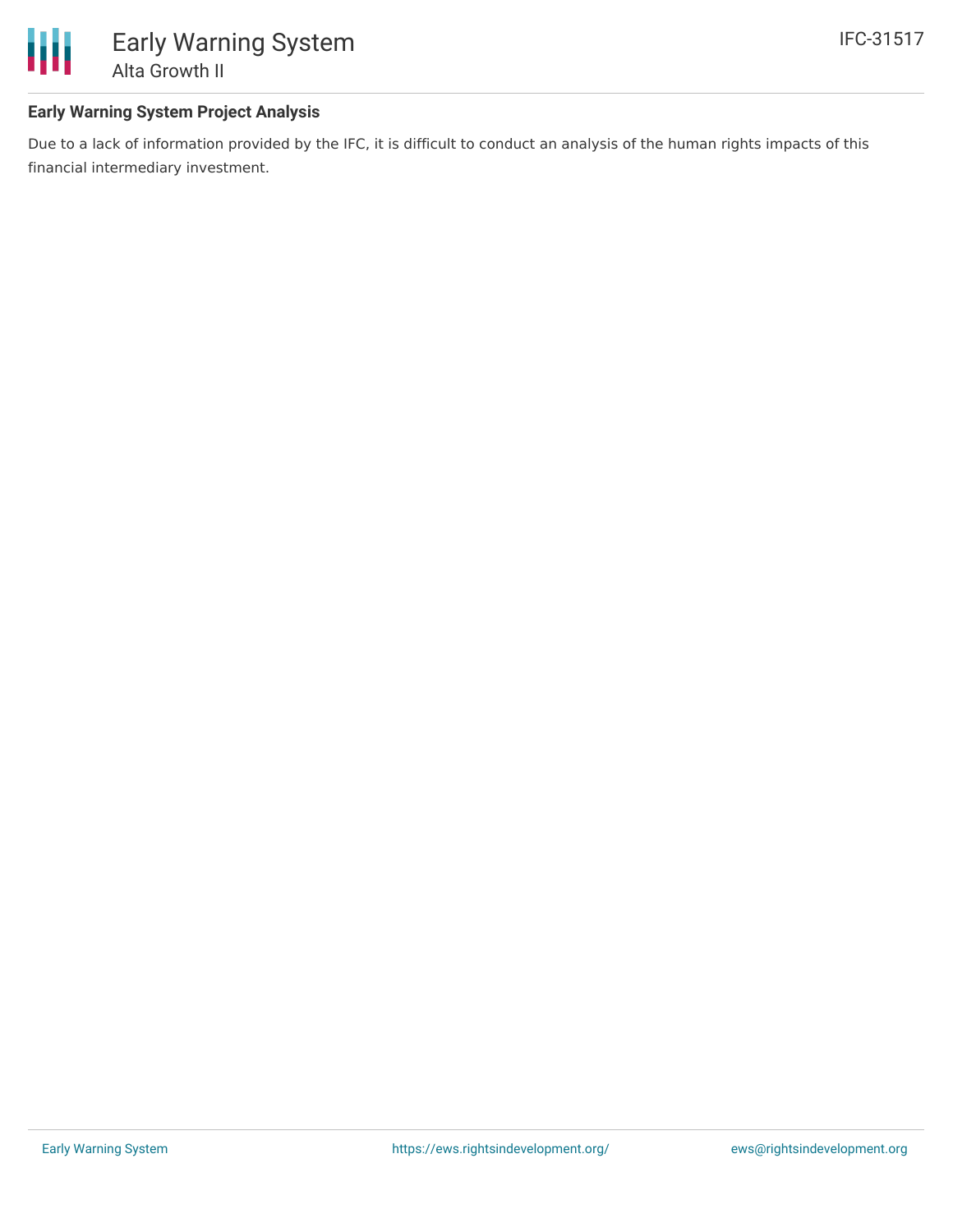

## **People Affected By This Project**

However, since May 2011 Alta Growth has held an equity stake in Bunker's Group, the leading marine oil distributor in Mexico. The activities of Bunker's Group may have the potential to cause environmental contamination that could result in impacts to the right to health and the right to food.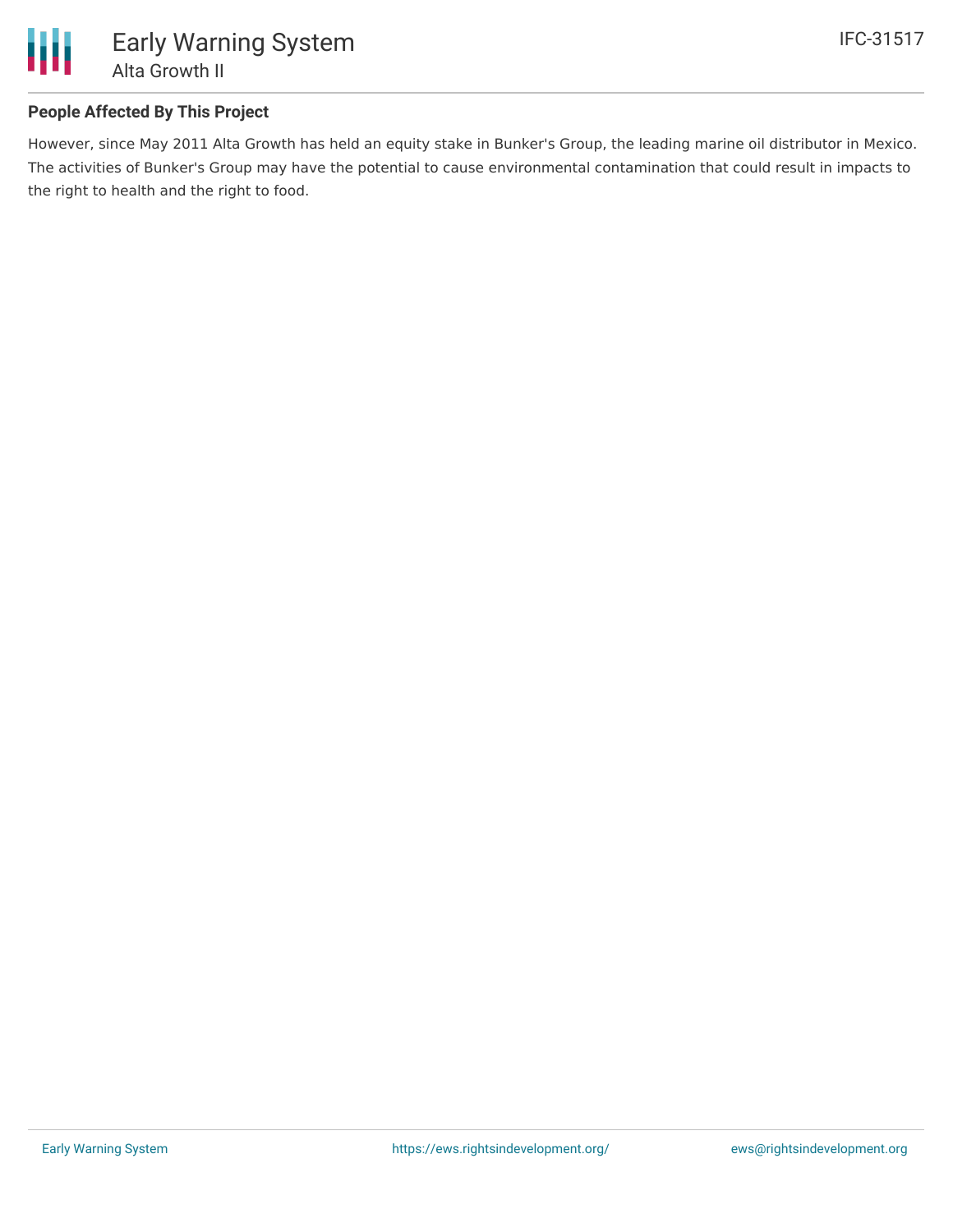#### **Investment Description**

• International Finance Corporation (IFC)

IFC supported the creation of Alta Growth Capital Management (the "Fund Manager") in 2007 as a partnership comprising members of the former Baring Mexico Private Equity Partners (Mexico, Project No. 9357, 4594 ) S.C. and vSpring Capital. In the past five years the Alta team has worked cohesively and raised \$135 million in capital commitments distributed in three funds: i) \$75 million in Alta Growth Capital, Mexico Fund, L.P. (2007); ii) \$60 million in an early-stage funds (2011), Alta Ventures Mexico Fund, L.P. (Project No. 28086) which includes the Kickstart program, a seed capital facility that supports innovation. The Alta team has also created a strong network that brings together industry experts, executives, entrepreneurs, and capital sources behind the funding and mentoring of seed, venture and growth investments. The Alta Growth team is based in Mexico City, and is composed of the following senior professionals: Erik Carlberg (Managing Director), Scott McDonough (Managing Director), and Rafael Payro (Managing Director). Other team members are: Burton Flynn, Roberto Henriquez, and David Oscos. The Fund is proposed as a Canadian limited partnership formed under the laws of Ontario. A first close is expected to bring \$85-105 million from new and recurring investors.

#### **Financial Intermediary**

Financial Intermediary: A commercial bank or financial institution that receives funds from a development bank. A financial intermediary then lends these funds to their clients (private actors) in the form of loans, bonds, guarantees and equity shares. Financial intermediaries include insurance, pension and equity funds. The direct financial relationship is between the development bank and the financial intermediary.

Alta [Growth](file:///actor/1248/) Capital Mexico Fund II, L.P. (Financial Intermediary)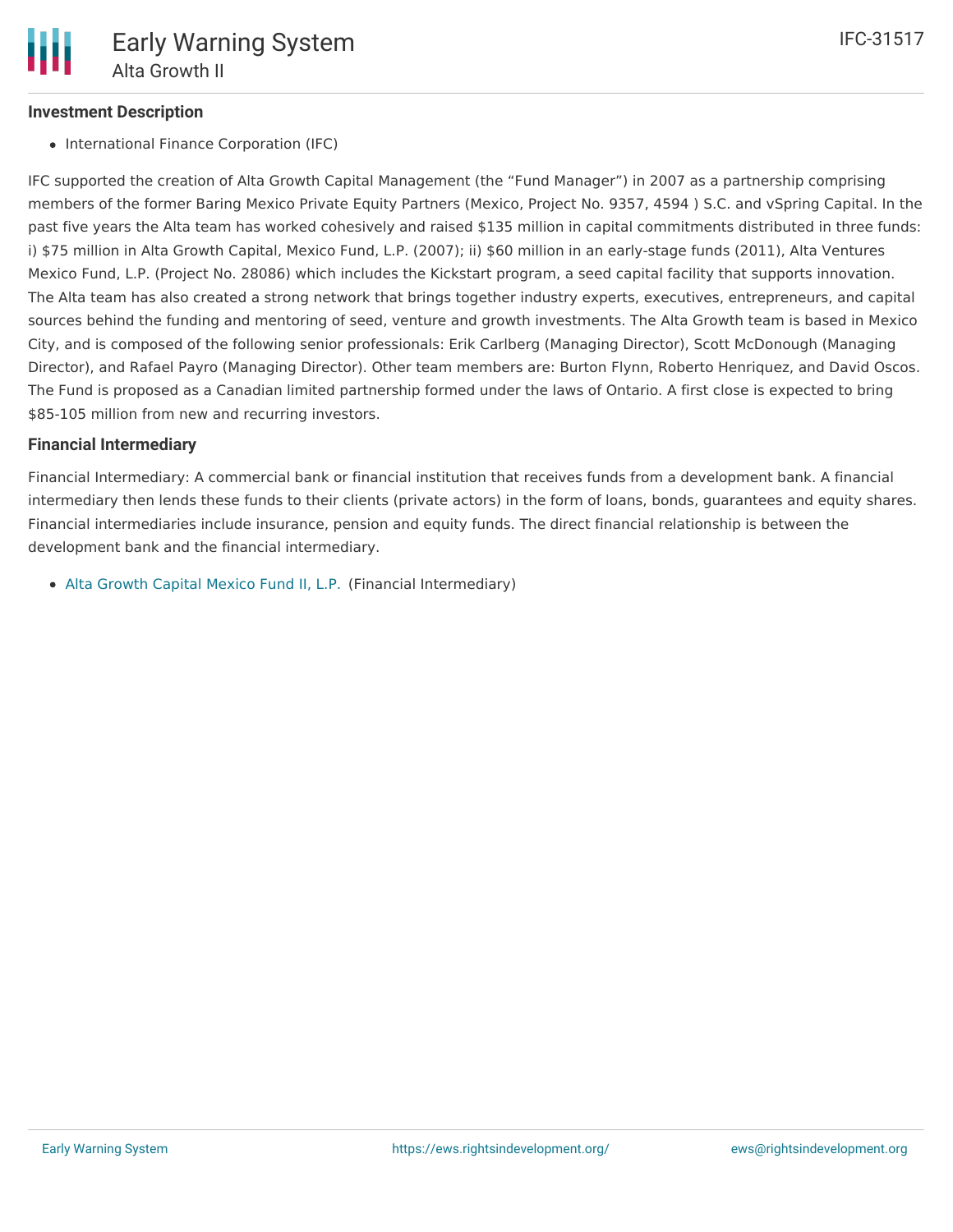

IFC-31517

## **Private Actors Description**

IFC supported the creation of Alta Growth Capital Management (the "Fund Manager") in 2007 as a partnership comprising members of the former Baring Mexico Private Equity Partners (Mexico, Project No. 9357, 4594 ) S.C. and vSpring Capital. In the past five years the Alta team has worked cohesively and raised \$135 million in capital commitments distributed in three funds: i) \$75 million in Alta Growth Capital, Mexico Fund, L.P. (2007); ii) \$60 million in an early-stage funds (2011), Alta Ventures Mexico Fund, L.P. (Project No. 28086) which includes the Kickstart program, a seed capital facility that supports innovation. The Alta team has also created a strong network that brings together industry experts, executives, entrepreneurs, and capital sources behind the funding and mentoring of seed, venture and growth investments. The Alta Growth team is based in Mexico City, and is composed of the following senior professionals: Erik Carlberg (Managing Director), Scott McDonough (Managing Director), and Rafael Payro (Managing Director). Other team members are: Burton Flynn, Roberto Henriquez, and David Oscos. The Fund is proposed as a Canadian limited partnership formed under the laws of Ontario. A first close is expected to bring \$85-105 million from new and recurring investors.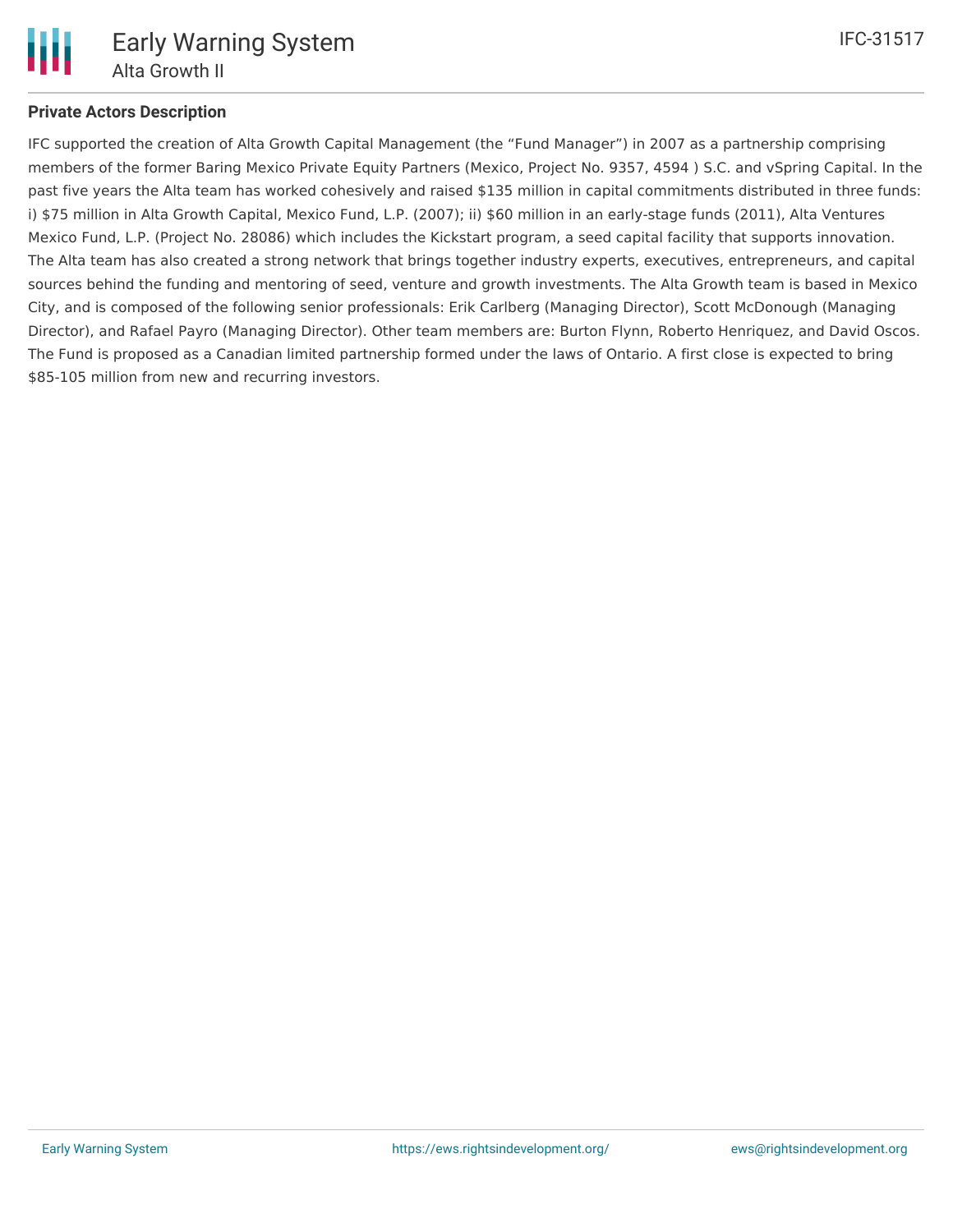

# Early Warning System Alta Growth II

| <b>Private Actor 1</b>   | <b>Private Actor</b><br>Role | <b>Private Actor</b><br>1 Sector | <b>Relation</b>          | <b>Private Actor 2</b>                  | <b>Private Actor</b><br>2 Role | <b>Private Actor</b><br>2 Sector |
|--------------------------|------------------------------|----------------------------------|--------------------------|-----------------------------------------|--------------------------------|----------------------------------|
| $\overline{\phantom{0}}$ | $\overline{\phantom{0}}$     | $\overline{\phantom{a}}$         | $\sim$                   | Alta Growth Capital Mexico Fund, L.P.   | Client                         | $\overline{\phantom{a}}$         |
| $\,$                     | $\sim$                       |                                  | $\overline{\phantom{0}}$ | Baring Mexico Private Equity Fund, L.P. | Undisclosed                    | $\overline{\phantom{a}}$         |